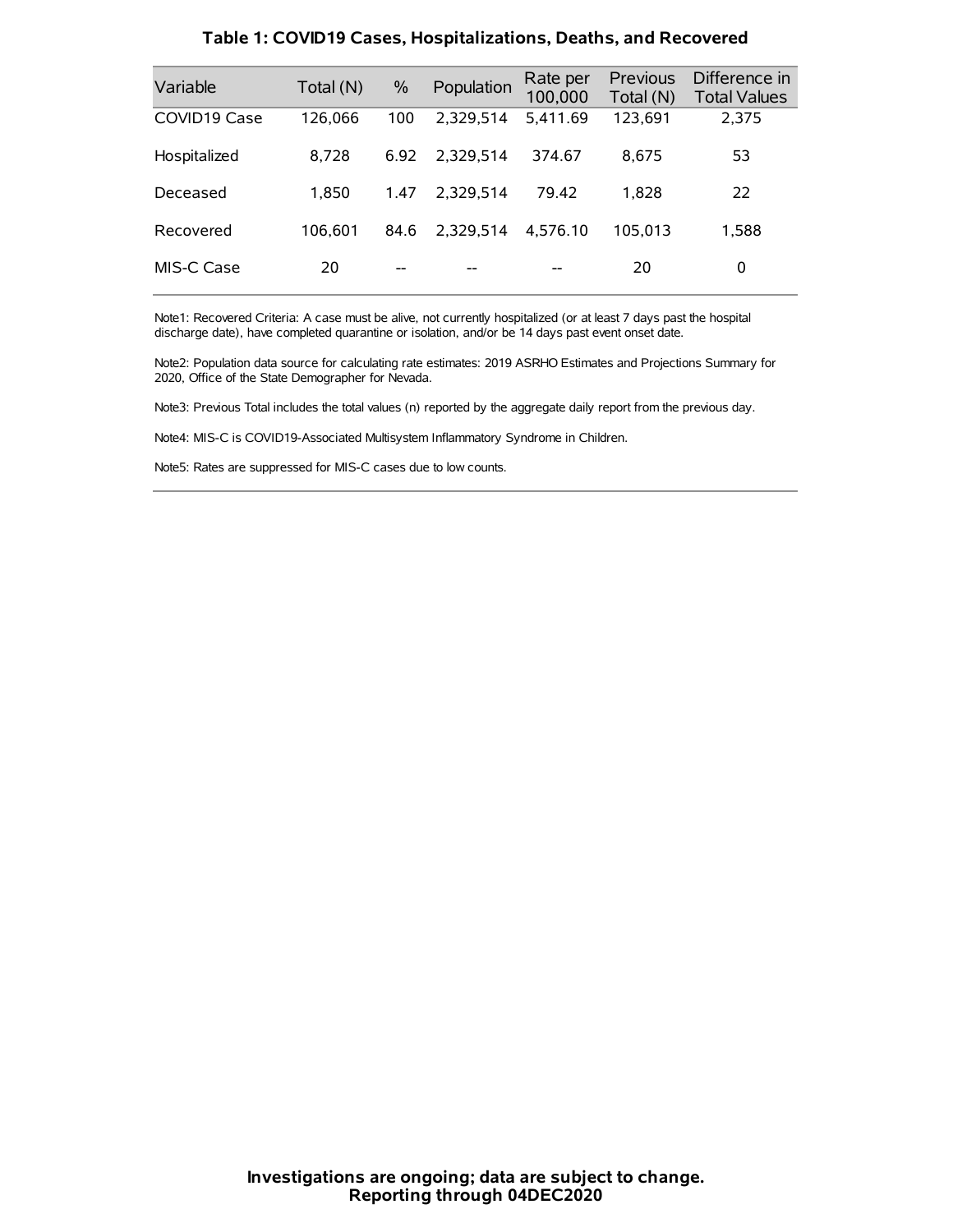## **Table 2: COVID19 Cases**

| Variable                            | Outcome                           | $\mathsf{N}$            | $\%$ | Population | Rate per<br>100,000 |
|-------------------------------------|-----------------------------------|-------------------------|------|------------|---------------------|
| Age Categories                      | Aged 4 or less                    | 2690                    | 2.13 | 149,376    | 1800.8              |
|                                     | Aged 5 to 17                      | 11068                   | 8.78 | 407,435    | 2716.5              |
|                                     | Aged 18 to 24                     | 16236                   | 12.9 | 218,094    | 7444.5              |
|                                     | Aged 25 to 49                     | 59285                   | 47.0 | 804,743    | 7366.9              |
|                                     | Aged 50 to 64                     | 24219                   | 19.2 | 423,628    | 5717.0              |
|                                     | Aged 64+                          | 12535                   | 9.94 | 318,766    | 3932.3              |
|                                     | Unknown                           | 33                      | 0.03 |            | $\bullet$           |
| <b>Birth Sex</b>                    | Female                            | 64101                   | 50.8 | 1,159,798  | 5526.9              |
|                                     | Male                              | 61208                   | 48.6 | 1,162,244  | 5266.4              |
|                                     | Unknown                           | 757                     | 0.60 |            | $\bullet$           |
| Race/Ethnicity                      | Hispanic                          | 43993                   | 34.9 | 764,558    | 5754.0              |
|                                     | White                             | 28931                   | 22.9 | 1,007,806  | 2870.7              |
|                                     | <b>Black</b>                      | 9178                    | 7.28 | 263,219    | 3486.8              |
|                                     | Asian or Pacific Islander         | 8577                    | 6.80 | 271,136    | 3163.4              |
|                                     | American Indian, Eskimo, or Aleut | 149                     | 0.12 | 15,324     | 972.36              |
|                                     | Other                             | 10253                   | 8.13 |            |                     |
|                                     | Unknown                           | 24985                   | 19.8 |            |                     |
| <b>Underlying Medical Condition</b> | Yes                               | 23269                   | 18.5 |            |                     |
|                                     | No/Unknown                        | 10279<br>$\overline{7}$ | 81.5 |            |                     |
| Laboratory                          | Commercial                        | 42542                   | 33.7 |            |                     |
|                                     | Hospital System                   | 63479                   | 50.4 |            |                     |
|                                     | <b>NSPHL</b>                      | 982                     | 0.78 |            |                     |
|                                     | Other                             | 9968                    | 7.91 |            |                     |
|                                     | Out-of-State                      | 196                     | 0.16 |            |                     |
|                                     | <b>SNPHL</b>                      | 8818                    | 6.99 |            |                     |
|                                     | Unknown                           | 81                      | 0.06 |            |                     |

Note1: Breakdown of Race is exlusively non-Hispanic.

Note2: Underlying Medical Condition is any identified health condition.

Note3: Population data source for calculating rate estimates: 2019 ASRHO Estimates and Projections Summary for 2020, Office of the State Demographer for Nevada.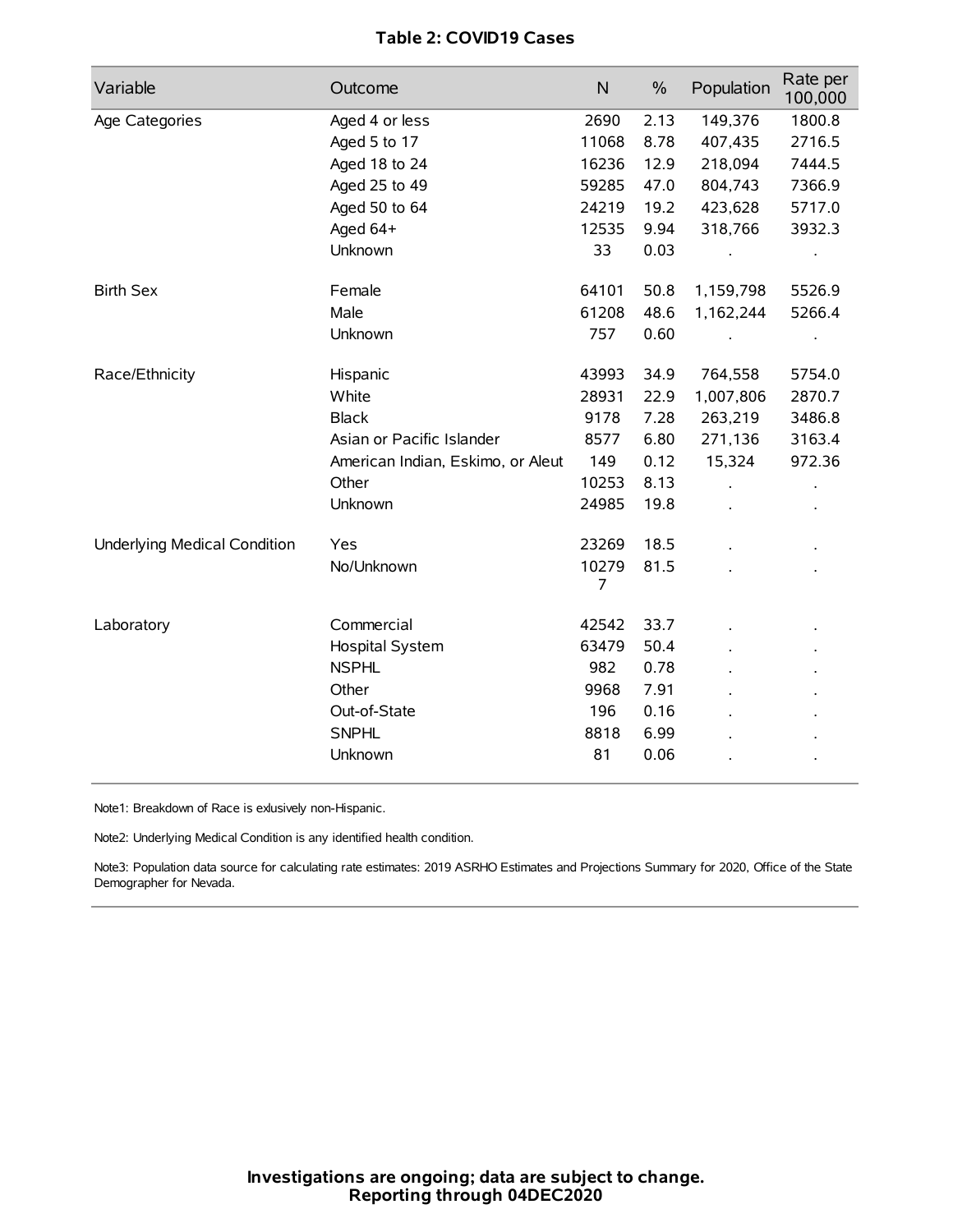| Variable         | Outcome                           | $\mathsf{N}$   | $\%$ | Population | Rate per<br>100,000 |
|------------------|-----------------------------------|----------------|------|------------|---------------------|
| Age Categories   | Aged 4 or less                    | 52             | 0.6  | 149,376    | 34.81               |
|                  | Aged 5 to 17                      | 87             | 1.0  | 407,435    | 21.35               |
|                  | Aged 18 to 24                     | 224            | 2.6  | 218,094    | 102.71              |
|                  | Aged 25 to 49                     | 2303           | 26.4 | 804,743    | 286.18              |
|                  | Aged 50 to 64                     | 2548           | 29.2 | 423,628    | 601.47              |
|                  | Aged 64+                          | 3512           | 40.2 | 318,766    | 1101.7              |
|                  | Unknown                           | 2              | 0.0  |            |                     |
| <b>Birth Sex</b> | Female                            | 3897           | 44.6 | 1,159,798  | 336.01              |
|                  | Male                              | 4818           | 55.2 | 1,162,244  | 414.54              |
|                  | Unknown                           | 13             | 0.1  |            |                     |
| Race/Ethnicity   | Hispanic                          | 3022           | 34.6 | 764,558    | 395.26              |
|                  | White                             | 2659           | 30.5 | 1,007,806  | 263.84              |
|                  | <b>Black</b>                      | 1139           | 13.0 | 263,219    | 432.72              |
|                  | Asian or Pacific Islander         | 891            | 10.2 | 271,136    | 328.62              |
|                  | American Indian, Eskimo, or Aleut | $\overline{7}$ | 0.1  | 15,324     |                     |
|                  | Other                             | 397            | 4.5  |            |                     |
|                  | Unknown                           | 613            | 7.0  |            |                     |

### **Table 3: COVID19 Hospitalizations - General Characteristics**

Note1: Breakdown of Race is exlusively non-Hispanic.

Note2: Population data source for calculating rate estimates: 2019 ASRHO Estimates and Projections Summary for 2020, Office of the State Demographer for Nevada.

Note3: Rates for categories with fewer than 12 cases are suppressed due to high relative standard error.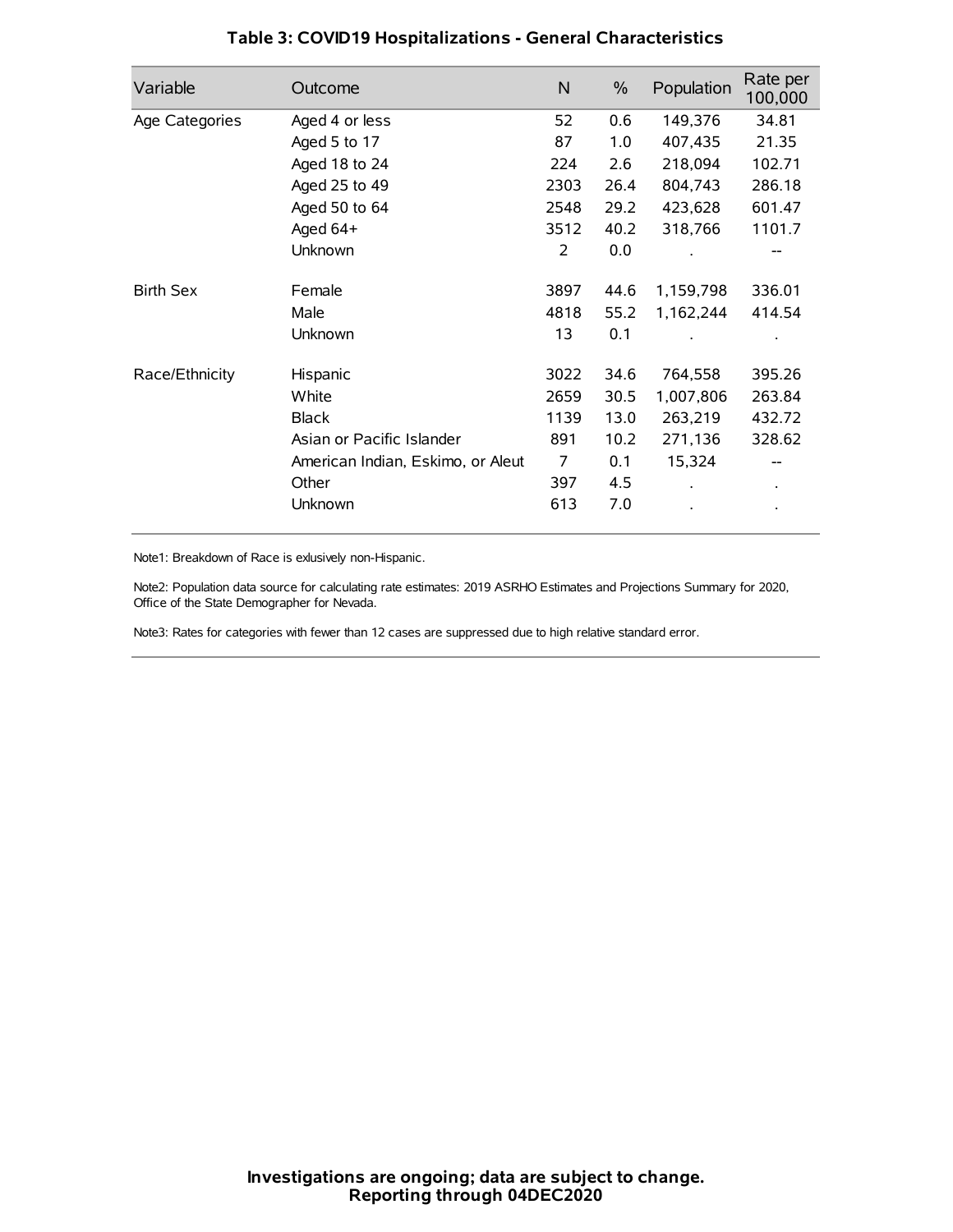| Variable                            | Outcome   | N    | $\frac{0}{0}$ |
|-------------------------------------|-----------|------|---------------|
| Deceased                            | Yes       | 1558 | 17.9          |
|                                     | No        | 7170 | 82.1          |
| ICU                                 | Yes       | 2623 | 30.1          |
|                                     | <b>No</b> | 6105 | 69.9          |
| Intubated                           | Yes       | 1297 | 14.9          |
|                                     | No        | 7431 | 85.1          |
| <b>Underlying Medical Condition</b> | Yes       | 5466 | 62.6          |
|                                     | No        | 3262 | 37.4          |
| Hypertension                        | Yes       | 3170 | N/A           |
| Immunocompromised                   | Yes       | 215  | N/A           |
| Chronic Heart Disease               | Yes       | 1048 | N/A           |
| Chronic Liver Disease               | Yes       | 107  | N/A           |
| Chronic Kidney Disease              | Yes       | 796  | N/A           |
| <b>Diabetes</b>                     | Yes       | 2489 | N/A           |
| Neurologic/Neurodevelopmental       | Yes       | 427  | N/A           |
| Chronic Lung Disease                | Yes       | 1276 | N/A           |
| <b>Historically Healthy</b>         | Yes       | 1807 | N/A           |
| Other                               | Yes       | 2193 | N/A           |

# **Table 4: COVID19 Hospitalizations - Morbidity**

Note1: Underlying Medical Condition is any identified health condition.

Note2: The breakdown of health conditions are not mutually exlusive (i.e., a person can have more than one risk factor).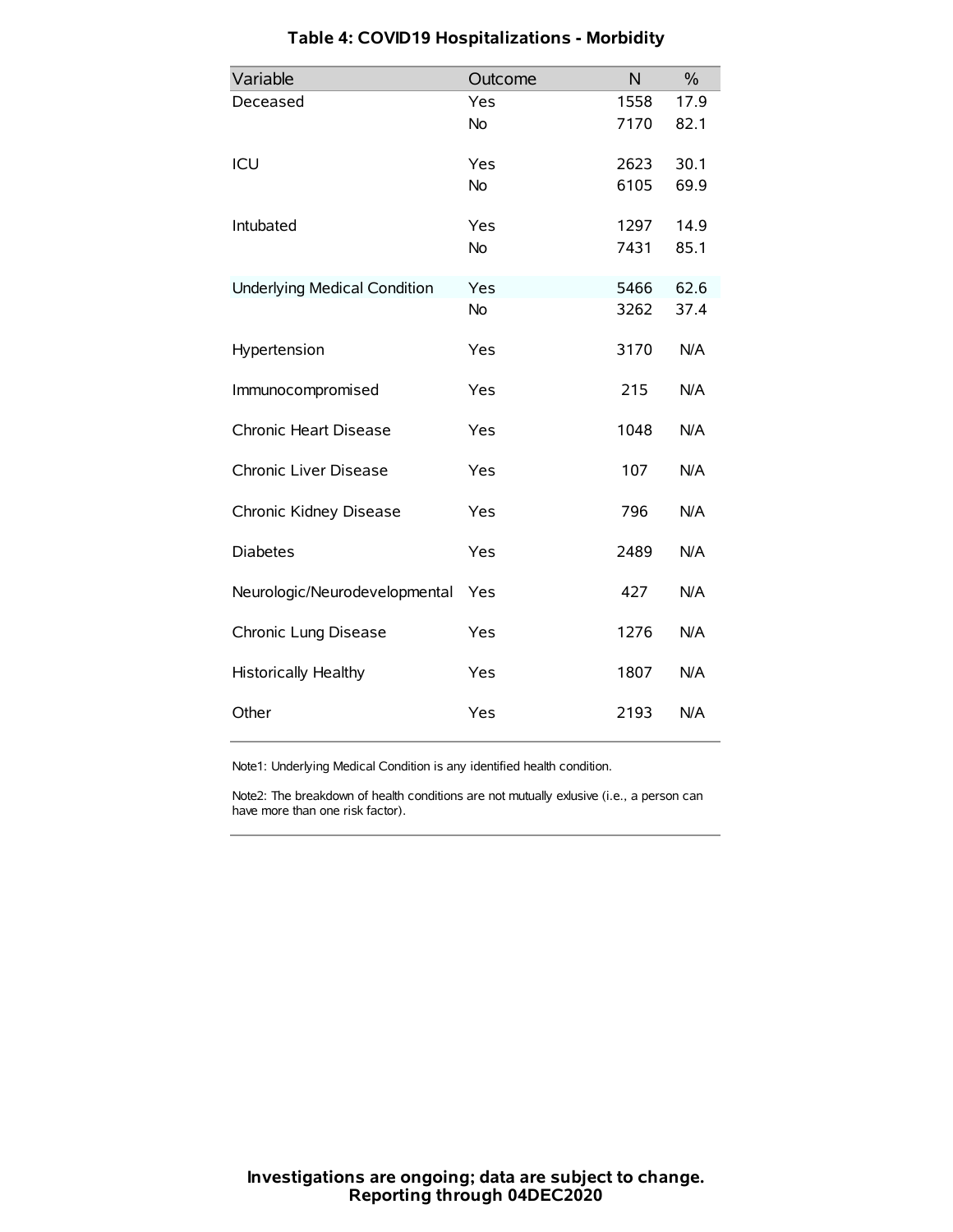| Variable         | Outcome                           | N    | $\%$ | Population | Rate per<br>100,000 |
|------------------|-----------------------------------|------|------|------------|---------------------|
| Age Categories   | Aged 5 to 17                      | 3    | 0.2  | 407,435    | --                  |
|                  | Aged 18 to 24                     | 4    | 0.2  | 218,094    |                     |
|                  | Aged 25 to 49                     | 143  | 7.7  | 804,743    | 17.77               |
|                  | Aged 50 to 64                     | 371  | 20.1 | 423,628    | 87.58               |
|                  | Aged $64+$                        | 1329 | 71.8 | 318,766    | 416.92              |
| <b>Birth Sex</b> | Female                            | 707  | 38.2 | 1,159,798  | 60.96               |
|                  | Male                              | 1138 | 61.5 | 1,162,244  | 97.91               |
|                  | Unknown                           | 5    | 0.3  |            |                     |
| Race/Ethnicity   | Hispanic                          | 547  | 29.6 | 764,558    | 71.54               |
|                  | White                             | 760  | 41.1 | 1,007,806  | 75.41               |
|                  | <b>Black</b>                      | 254  | 13.7 | 263,219    | 96.50               |
|                  | Asian or Pacific Islander         | 247  | 13.4 | 271,136    | 91.10               |
|                  | American Indian, Eskimo, or Aleut | 1    | 0.1  | 15,324     | --                  |
|                  | Other                             | 27   | 1.5  |            | $\bullet$           |
|                  | Unknown                           | 14   | 0.8  |            | $\bullet$           |

### **Table 5: COVID19 Deaths - General Characteristics**

Note1: Breakdown of Race is exlusively non-Hispanic.

Note2: Population data source for calculating rate estimates: 2019 ASRHO Estimates and Projections Summary for 2020, Office of the State Demographer for Nevada.

Note3: Rates for categories with fewer than 12 cases are suppressed due to high relative standard error.